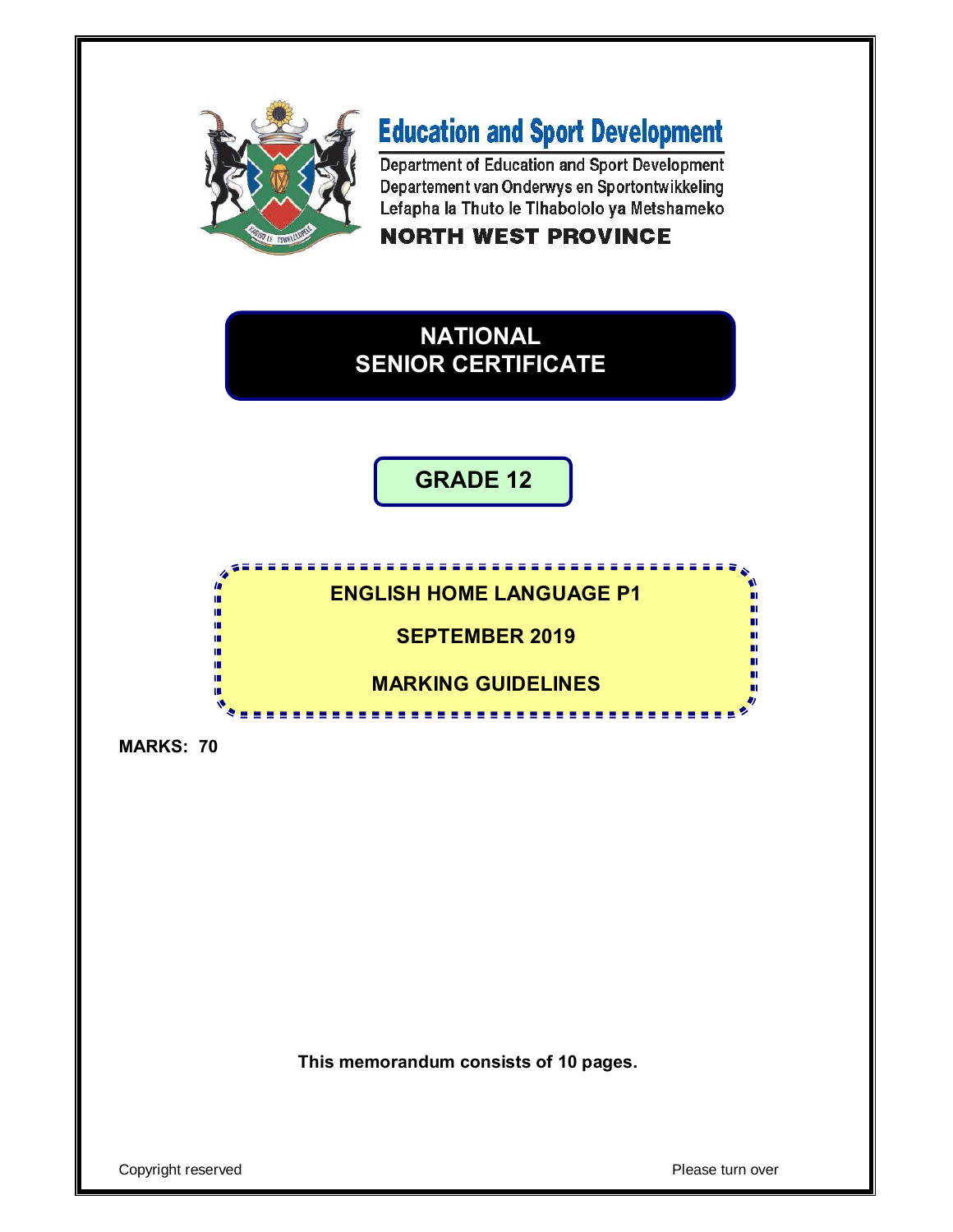## **NOTE:**

- · **These marking guidelines are intended as a guide for markers.**
- · **The guidelines are by no means prescriptive or exhaustive.**
- · **Candidates' responses should be considered on merit.**
- · **Answers should be assessed holistically and points awarded where applicable.**

## **INSTRUCTIONS TO MARKERS**

#### **Marking the comprehension:**

- · Because the focus is on understanding, incorrect spelling and language errors in longer responses should not be penalised unless such errors change the meaning/understanding. (Errors must still be indicated)
- If a candidate uses words from a language other than the one being examined, disregard those words, and if the answer still makes sense, do not penalise. However, if a word from another language is used in a text and required in an answer, this will be acceptable.
- · For **open-ended questions**, no marks should be awarded for YES/NO or I AGREE/I DISAGREE. The reason/substantiation/motivation is what should be considered.
- · No marks should be awarded for TRUE/FALSE or FACT/OPINION. The reason/substantiation/motivation is what should be considered.
- · When one-word answers are required and the candidate gives a whole sentence, mark correct provided that the correct word is underlined/highlighted.
- · When two/three facts/points are required and a range is given, mark **only** the first two/three.
- · Accept dialectal variations.
- For multiple-choice questions, accept BOTH the letter corresponding to the correct answer AND/OR the answer written out in full.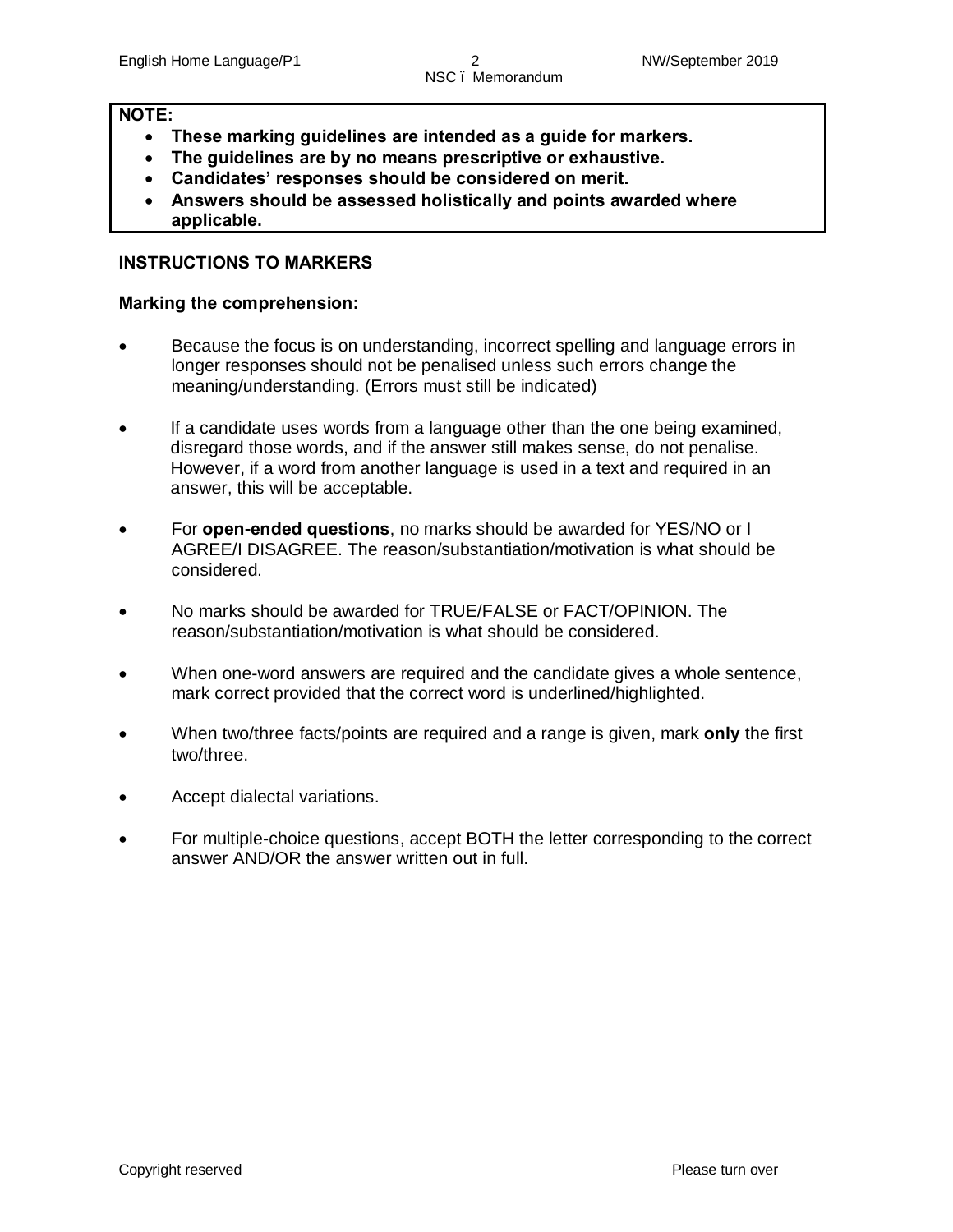## **SECTION A: COMPREHENSION**

## **QUESTION 1: READING FOR MEANING AND UNDERSTANDING**

- 1.1 The phrase means that plastic pollution is frequently in the media./It is a common topic in the media./It has become the focus/key area. (2)
- 1.2 In paragraph 2 the writer highlights the problem single use plastics has become on land and sea./ Single use plastic is the greatest risk facing the environment and mankind t wellbeing. Plastic waste is found all over, especially in the  $oceans.$  (2)

[Accept cogent responses.]

1.3 The words  $\pm$ inding gand  $\pm$  vorking appersonify plastic as it is portrayed as some kind of living thing that moves deliberately. /On its own, plastic finds its way to places where it is not needed and causes damage./The personification of plastic is achieved by stating  $\pm i$ ndinggand  $\pm i$ vorkinggas though it is a human enemy. (2)

[Accept cogent responses.]

1.4 The sentence is short, direct and punchy. It reveals the writer pointed concern about mankind os deliberate damage of the environment. The writer directly accuses man of damaging the environment./The single sentence acts as a sub-title to the extremely serious situation that we as ordinary people are 100% responsible for. This single sentence highlights that man is solely responsible for this extremely serious situation. (2)

[Award 2 marks for a well-argued response.]

1.5 The writer os critical attitude is evident in his choice of words. Words such as  $\pm$ as grown exponentially gand  $\pm x$  plosive growth gserve as a warning. These emotive words, has grown exponentially gand rexplosive growth a paint a scary picture of the extent to which plastic is negatively affecting the environment. Plastic waste is increasing at an alarming rate and this is scary. (3)

[Award 3 marks for a well-argued response.]

- 1.6 The writer states in the first sentence of the paragraph that there is limited knowledge with regards to the impact of plastic on human health. Ironically, the paragraph goes on listing the negative impact of plastic on human health. The list is quite long and thus indicates that much is known about the impact of plastic on humans. (3)
- 1.7 (Open-ended). Mark on merit.

YES. The writer is justified in saying that it is nearly impossible to avoidgplastic, because everything we do has a link to plastic./Plastic is used in everyday life for various things. There seems to be no viable alternatives to plastic use./Plastic has become part of our lives.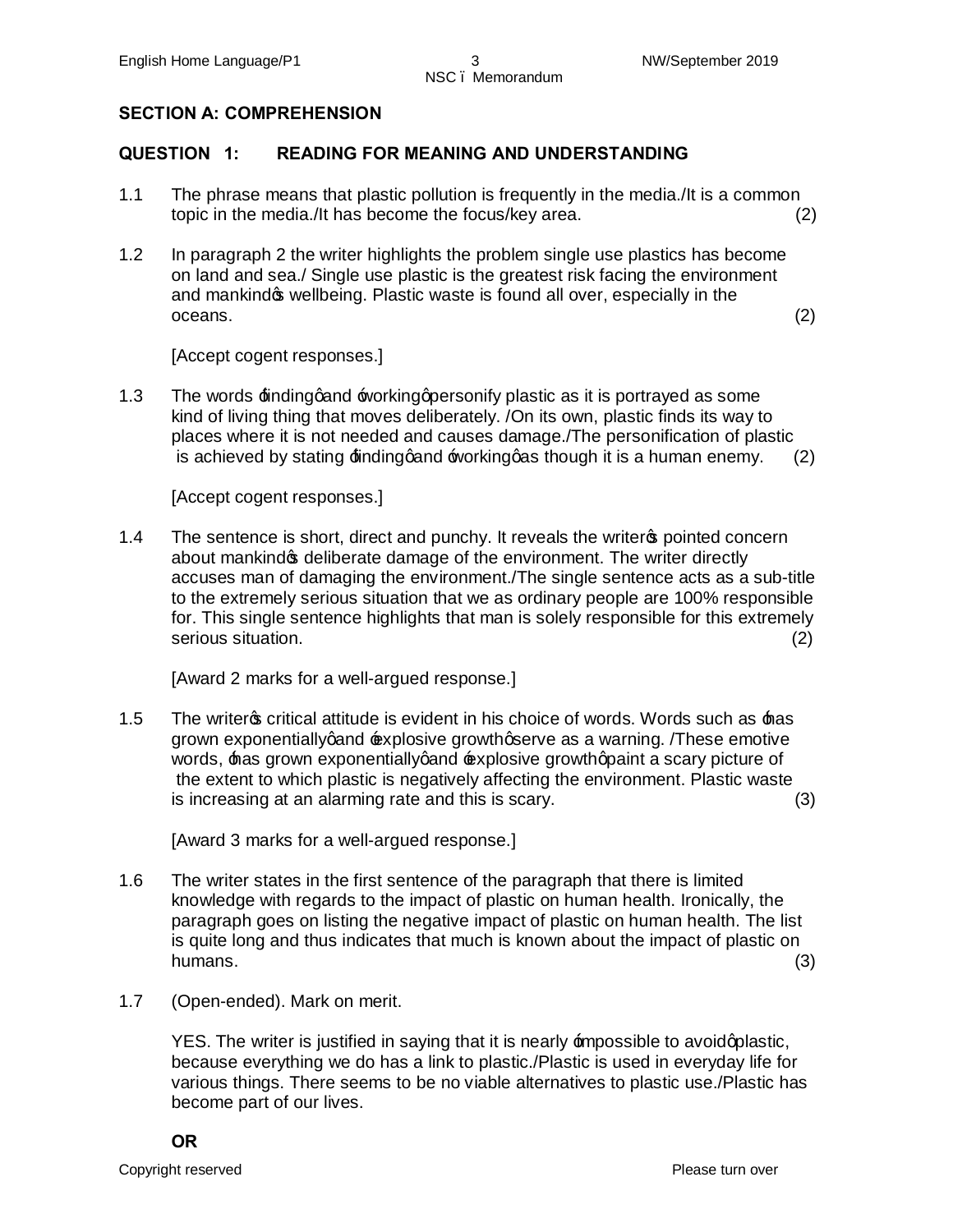NO. There are alternatives to plastic. Although plastic is used widely, there are other options such as paper or glass which are recyclable. Paper is biodegradable as it is organic. (3)

[Award 3 marks for a well-argued response.]

- 1.8 The use of statistics in paragraph 10 is to cause alarm within every South African to highlight that we too are guilty of the increasing plastic waste, even more than the Americans. /Statistics have been used to alarm the reader or to reflect on the severity of the problem. (2) (2)
- 1.9 The concluding paragraph shows optimism. It is said that there is increasing awareness around the negative impact of plastic and this calls for plastic-free solutions. This will result in consumers forcing manufacturers to look for alternatives to plastic packaging./The final paragraph is an optimistic plea to each of us to play a role to rectify the poor conscientiousness, low recycling rate and that we should endeavour to create a  $\triangle$ plastic-free environment. (3)

[Accept cogent responses.]

- 1.10 The picture says it all. The picture vividly portrays the danger that is posed by plastic in oceans./The visual speaks louder than words and allows the reader to focus on the bottle in the shape of a shark hunting the sole surviving fish. (2)
- 1.11 Fish generally move in schools. The portrayal of a single fish in an ocean shows that the numbers of fish are depleted and fish are becoming extinct. This is a dismal picture of the damage that has been caused by plastic pollution./The portrayal of a single fish in an ocean shows that the environment is in dire straits. We have depleted the resource/fish. This will cause the reader to be concerned/alarmed. (3)

[Accept cogent responses.]

1.12 (Open-ended). Mark on merit.

Text A provides factual information. The statistics support the writer opmessage that plastic has caused great harm.

Text B is graphic. The plastic monster fish gis vicious and the fish is scared. The fact that only one fish is portrayed emphasises that the number of fish in oceans is seriously depleted. (3) (3)

[Candidates must make a choice, but also refer to the other text to achieve 3 marks.]

 $\mathbf{F}$ etg  $\pm$ utg  $\pm$ lthoughgshould be used to place emphasis on the text the candidate considers to have the stronger appeal.]

## **TOTAL SECTION A: 30**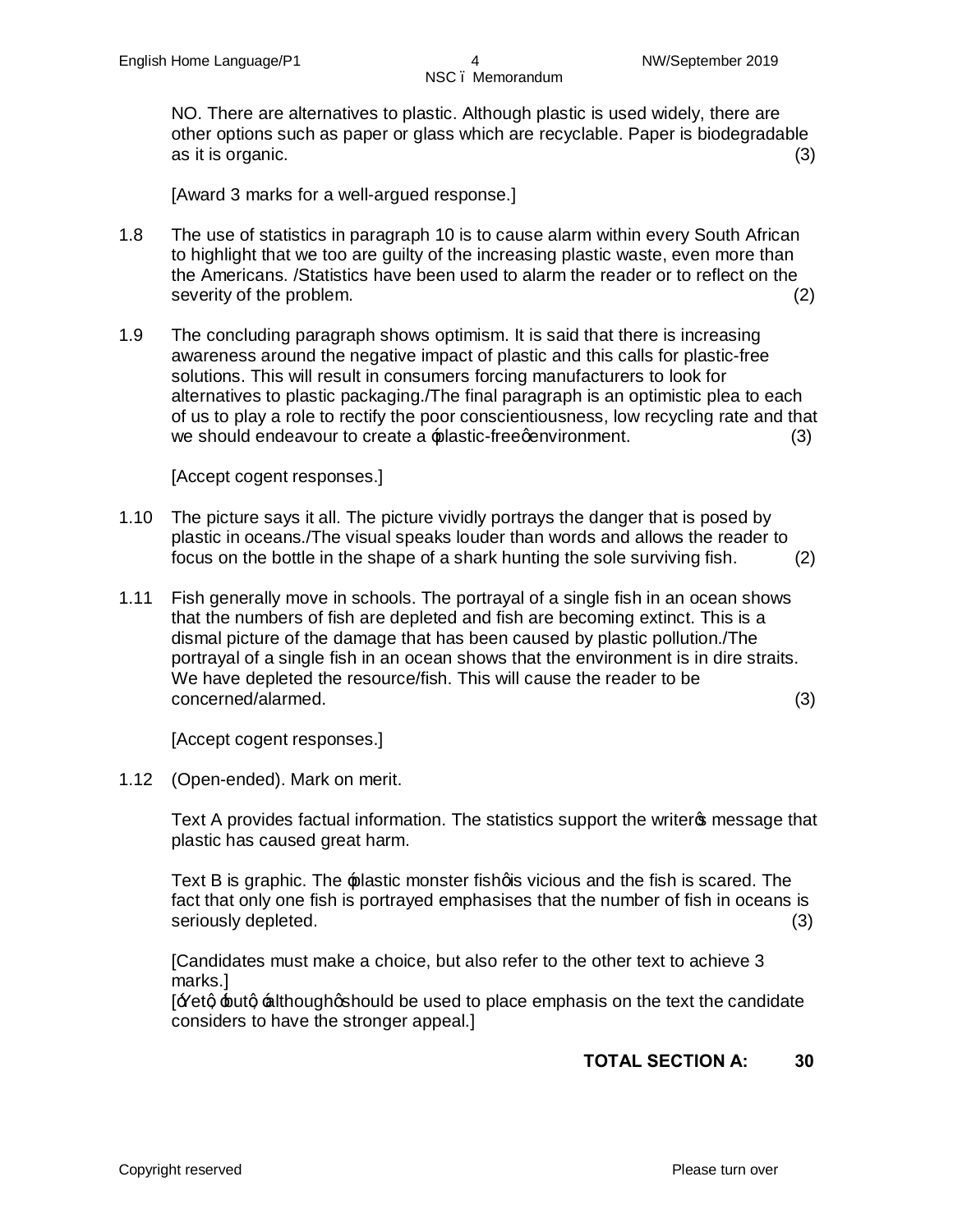## **SECTION B: SUMMARY**

## **QUESTION 2: SUMMARISING IN YOUR OWN WORDS**

Use the following main points that the candidates should include in the summary as a **guideline.**

Any 7 valid points are to be credited in paragraph-form.

(Sentences and/or sentence fragments must be coherent.)

| No.            | <b>QUOTATIONS</b>                                                                                  | No.            | <b>POINTS</b>                                                |
|----------------|----------------------------------------------------------------------------------------------------|----------------|--------------------------------------------------------------|
| 1              | You can reduce plastic pollution by<br>avoiding the use of single-use<br>plastics.                 | 1              | We should refrain from using single-<br>use plastics.        |
| $\overline{2}$ | Purchase products made with<br>exfoliates  rather than use products<br>made of microbeads.         | $\overline{2}$ | We should buy products that are not<br>made with microbeads. |
| 3              | Pop a breath mint rather than reach<br>for a chewing gum.                                          | 3              | We should take a breath mint instead<br>of chewing gum.      |
| 4              | Watch what goes into your<br>trolley/Rather buy items packed in<br>boxes or glass bottles instead. | 4              | We should buy items that are packed<br>in boxes or glass.    |
| 5              | Boycott bottled water.                                                                             | 5              | We should avoid buying bottled<br>water.                     |
| 6              | Buy things like nuts, dried fruit, biltong<br>and chips in bulk instead of single<br>servings.     | 6              | We should rather buy things in bulk.                         |
| $\overline{7}$ | When you cannot reduce, reuse or<br>recycle, find a drop-off site closest to<br>you.               | $\overline{7}$ | We should dispose of waste in<br>designated sites.           |
| 8              | Use silver knives and forks and china<br>plates and cups instead of plastic<br>crockery.           | 8              | We should use silverware or ceramic<br>instead of plastic.   |

#### **PARAGRAPH-FORM**

**NOTE:** What follows is merely an example. It is not prescriptive and must be used very carefully.

We should not buy single-use plastics. Instead of buying products made with microbeads, use products made with exfoliates. We should buy groceries packaged in boxes or glass containers. We should not buy bottled water as it is responsible for most of the plastic pollution. We should buy items in bulk as it will reduce the amount of plastic that goes into landfills. We should dump our waste at drop-off sites. It is preferable to use silverware or ceramic crockery instead of plastic crockery at parties or braais. (87 words)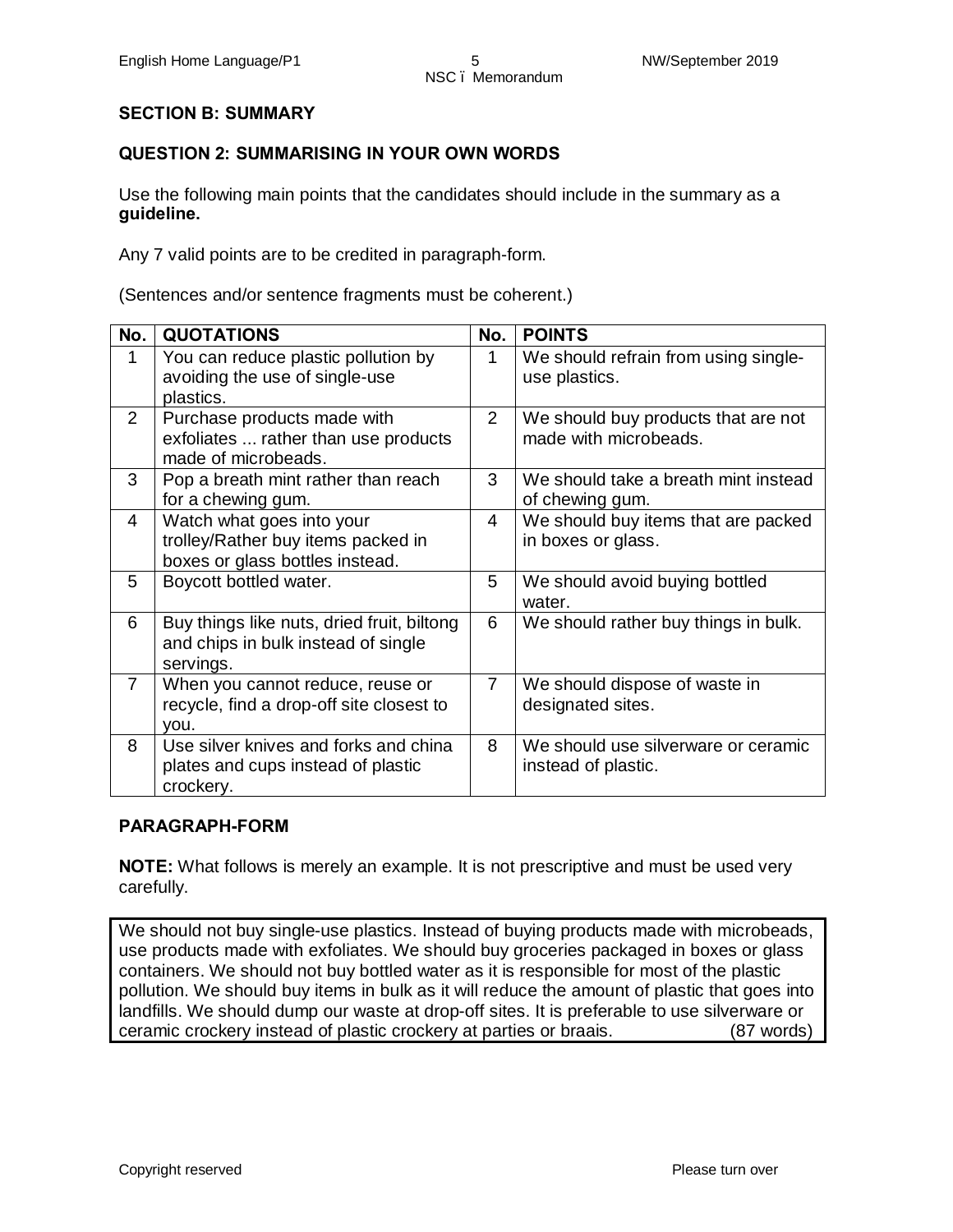## **Marking the summary:**

Marking is on the basis of the inclusion of valid material and the exclusion of invalid material.

The summary should be marked as follows:

## · **Mark allocation:**

- o 7 marks for 7 points (1 mark per main point)
- o 3 marks for language
- o Total marks: 10
- · **Distribution of language marks when candidate has not quoted verbatim:**
	- o 1 3 points correct: award 1 mark
	- o 4 5 points correct: award 2 marks
	- o 6 7 points correct: award 3 marks

## · **Distribution of language marks when candidate has quoted verbatim:**

- o 6 7 quotations: award no language mark
- o 1 5 quotations: award 1 language mark

### **NOTE:**

- · **Word Count:**
	- o Markers are required to verify the number of words used.
	- $\circ$  Do not deduct any marks if the candidate fails to indicate the number of words used or if the number of words used is indicated incorrectly. If the word limit is exceeded, read up to the last sentence above the stipulated upper limit and ignore the rest of the summary.

#### **TOTAL SECTION B: 10**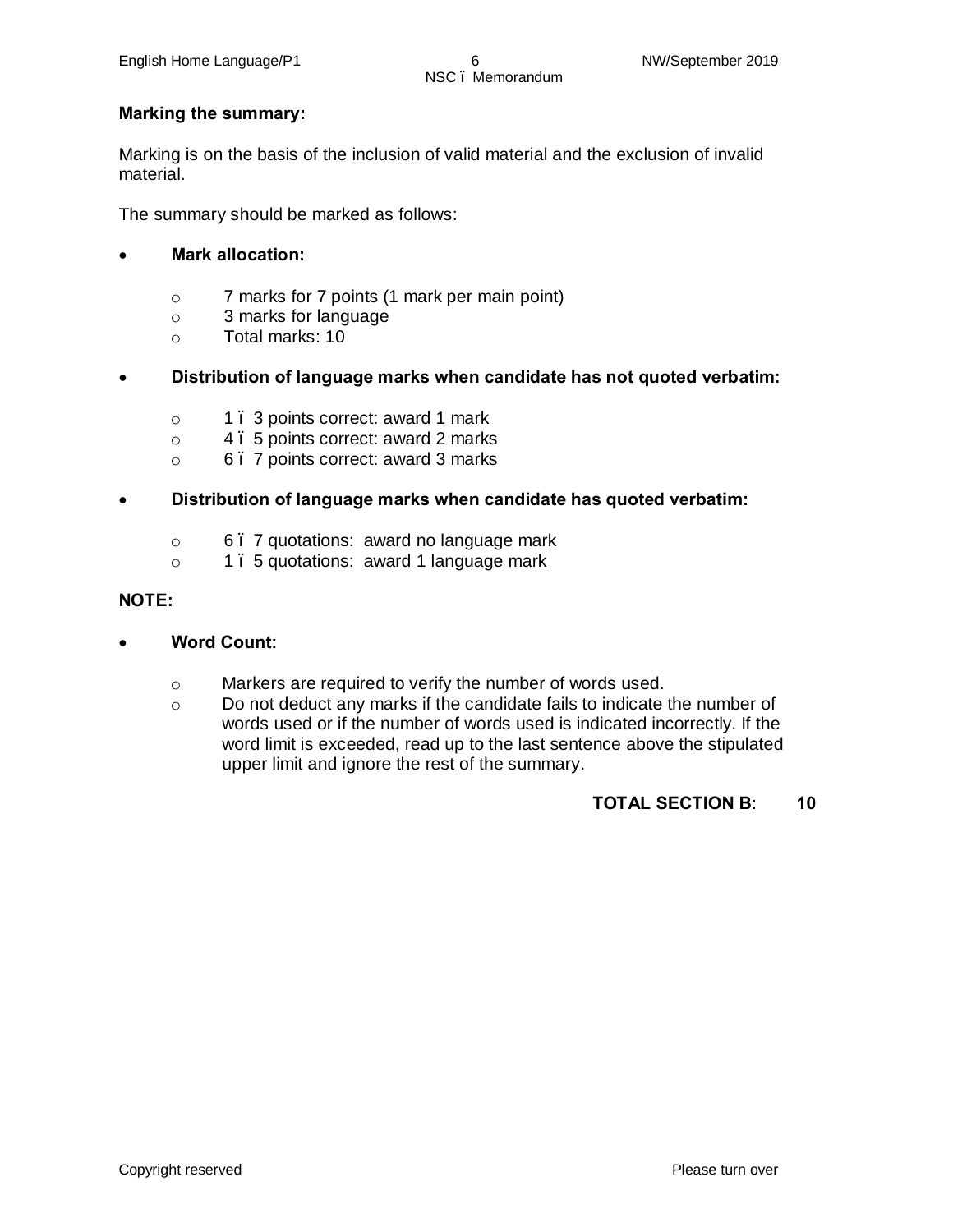## **SECTION C: LANGUAGE STRUCTURES AND CONVENTIONS**

## **Marking SECTION C:**

- Spelling:
	- $\circ$  One-word answers must be marked correct even if the spelling is incorrect, unless the error changes the meaning of the word.
	- o In full-sentence answers, incorrect spelling should be penalised if the error is in the language structure being tested.
	- o Where an abbreviation is tested, the answer must be punctuated correctly.
- · Sentence structures must be grammatically correct and given in full sentences/as per instruction.
- · For multiple-choice questions, accept BOTH the letter corresponding to the correct answer AND/OR the answer written out in full as correct.

## **QUESTION 3: ANALYSING ADVERTISING**

3.1 The text raises awareness about plastic pollution. The audience is challenged to reflect on their actions with regards to plastic waste./The advertisement aims to bring the manufacturers/producers of plastic products to task. It aims to sensitise them to become part of the solution. (2)

[Accept responses referring to either the audience/reader or producers.]

3.2 Coca Cola produces products that are contained in plastic. The company is associated with plastic and the campaign against plastic pollution highlights their social responsibility./Coca-Cola is a large soft drink supplier from bottled water to cool drinks. These drinking bottles are one of the greatest pollutants. Therefore, Coca-Cola as the greater supplier is the greater polluter. The company must take ownership and educate their consumer or even better, revert to glass bottles.

(3)

- 3.3 The question addresses every reader and prompts the reader to think and take responsibility for the rubbish once it has been removed./The question is direct and personal  $\equiv$  ourg. It challenges the audience to reflect on their actions. (2)
- 3.4 The visual of a child lifting the wave of the sea as though it were a blanket to uncover the reality of refuse **temovalgin many countries has a strong emotional** appeal. It highlights that dumping of plastic waste, which then lands in waterways and ultimately in the sea, is threatening the environment /the future of humankind (child). The image calls for personal involvement of every reader. (3) **[10]**

## **QUESTION 4: UNDERSTANDING OTHER ASPECTS OF THE MEDIA**

- 4.1 The text raises awareness about plastic pollution/manos actions causing plastic pollution./The audience is challenged to reflect on their actions that result in pollution. (2)
	-
- 4.2 The exclamation of delight  $\triangle$ OH FISHING LINE! qshows the young penguings curiosity and naivity/unawareness of the danger. (2)

Copyright reserved **Please turn over**  $\blacksquare$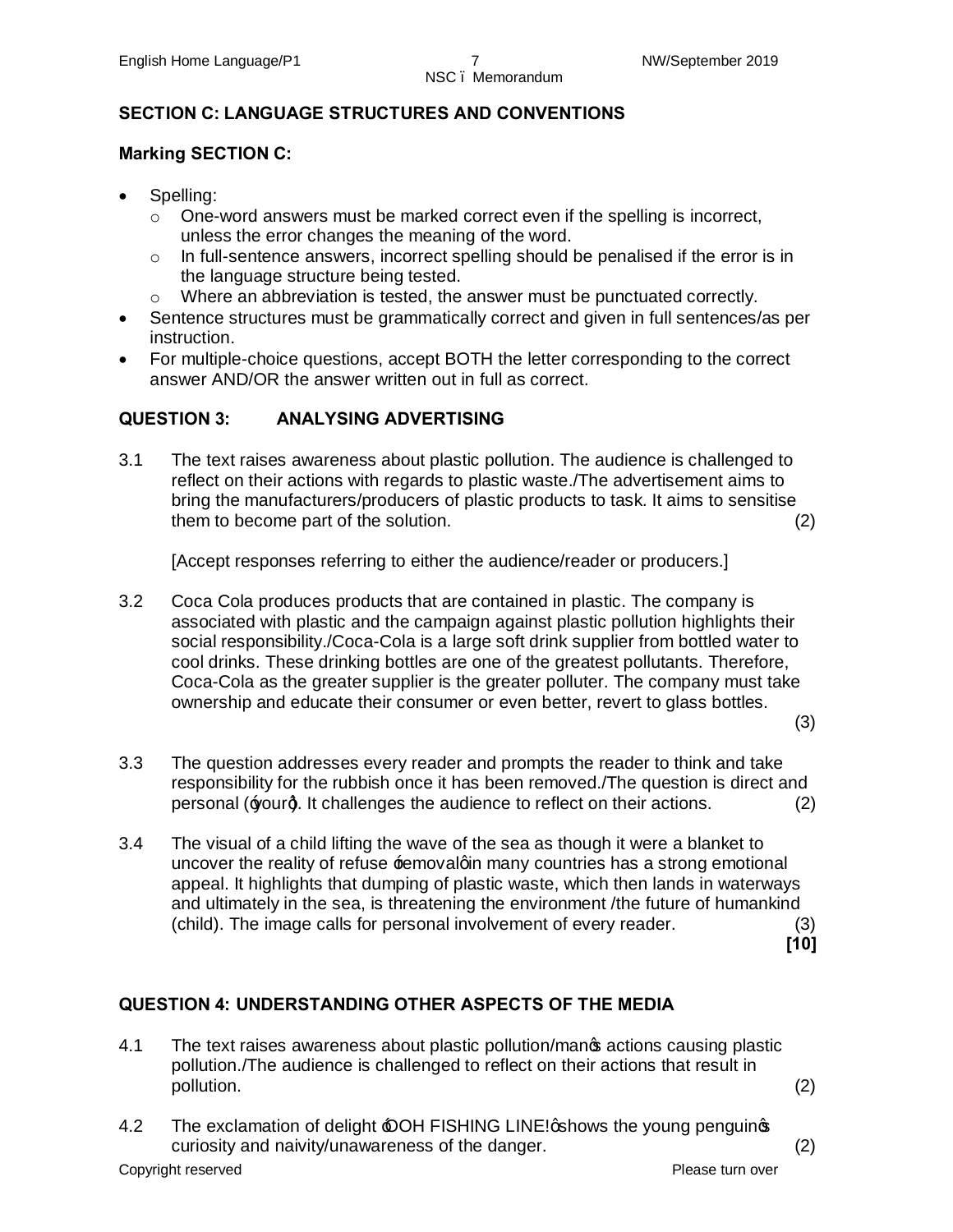- 4.3 The adult penguin knows the danger of fishing line. The young penguin on the other hand is naive and does not know how dangerous a fishing line can be. The young penguin is curious and excited while the adult penguin is agitated. (3)
- 4.4 Yes. The young penguin is entangled by the fishing line even before he touches it. This suggests that despite being careful, animals are trapped by plastic. This indicates that plastic is more dangerous than we imagine./We cannot wait for penguins to adaptgand know plastic fishing line is dangerous. Even a little has the potential of great harm. The cartoonist successfully creates awareness in the reader that mankind must clean up his act. (3) **[10]**

## **QUESTION 5: USING LANGUAGE CORRECTLY**

| 5.2<br>Critical acclaim has been received by Blue the Film for its uncompromising<br>exposure of the war on our ocean.<br>5.3<br>incite<br>themselfesqshould be themselvesq<br>5.4<br>5.5<br>crisis<br>5.6<br>sheargshould be sheerg<br>5.7<br>The hyphen creates a compound adjective.<br>(1)<br>5.8<br>seemqshould be seemsq<br>(2) | 5.1 | fighting/addressing | (1)  |
|---------------------------------------------------------------------------------------------------------------------------------------------------------------------------------------------------------------------------------------------------------------------------------------------------------------------------------------|-----|---------------------|------|
|                                                                                                                                                                                                                                                                                                                                       |     |                     | (1)  |
|                                                                                                                                                                                                                                                                                                                                       |     |                     | (1)  |
|                                                                                                                                                                                                                                                                                                                                       |     |                     | (1)  |
|                                                                                                                                                                                                                                                                                                                                       |     |                     | (1)  |
|                                                                                                                                                                                                                                                                                                                                       |     |                     | (2)  |
|                                                                                                                                                                                                                                                                                                                                       |     |                     |      |
|                                                                                                                                                                                                                                                                                                                                       |     |                     | [10] |

| <b>TOTAL SECTION C:</b> | 30 |
|-------------------------|----|
| <b>GRAND TOTAL:</b>     | 70 |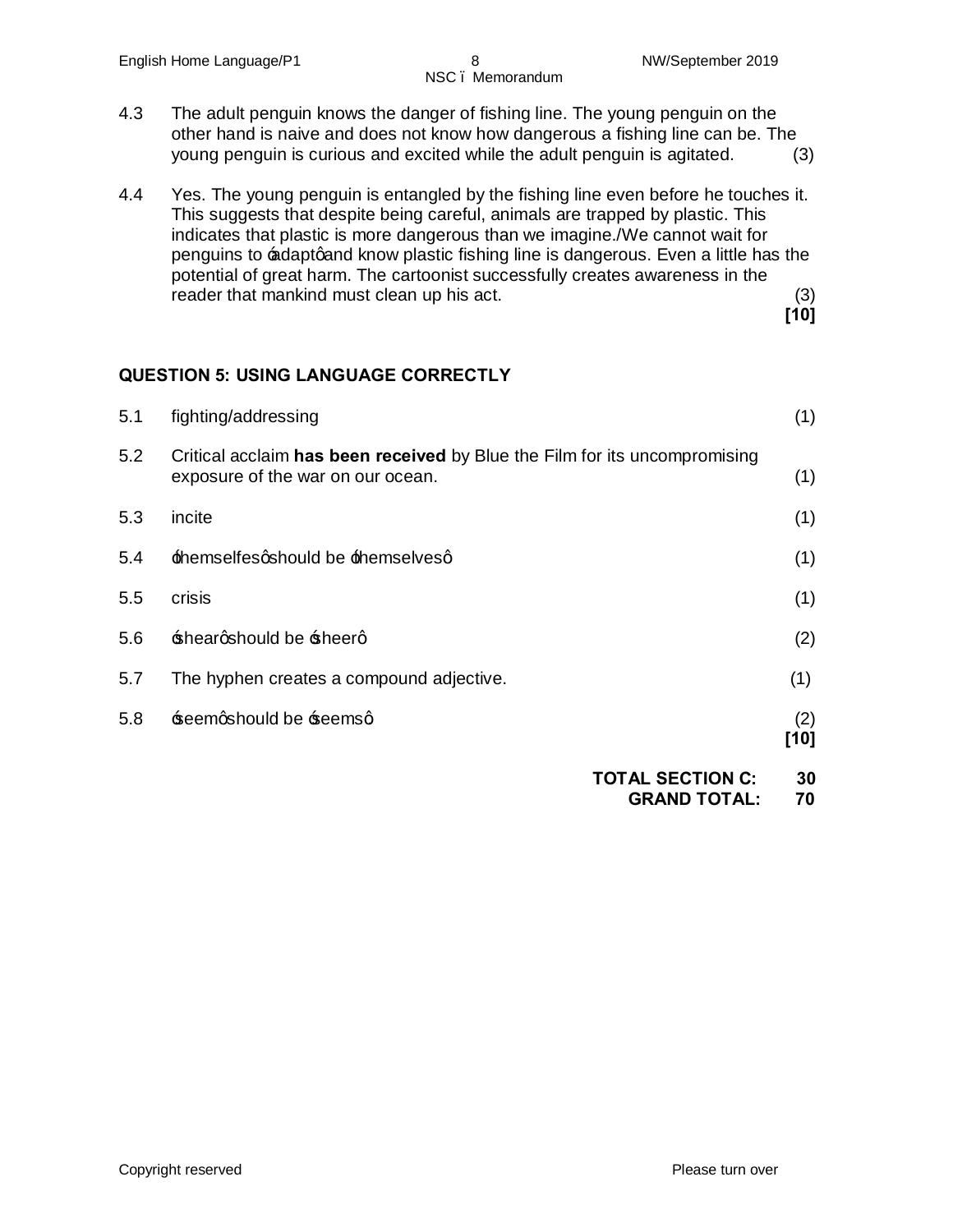# NSC – Memorandum

## **SECTION A**

## **QUESTION 1: COMPREHENSION**

| <b>QUESTION</b>   | L <sub>1</sub> | L2    | L3             | L4 | L5  | <b>TOTAL</b>   |
|-------------------|----------------|-------|----------------|----|-----|----------------|
| 1.1               | $\overline{2}$ |       |                |    |     | 2              |
| 1.2               | $\overline{2}$ |       |                |    |     | $\overline{2}$ |
| 1.3               | $\overline{2}$ |       |                |    |     | $\overline{2}$ |
| 1.4               |                |       | $\overline{2}$ |    |     | $\overline{2}$ |
| 1.5               |                | 3     |                |    |     | 3              |
| 1.6               |                |       |                | 3  |     | 3              |
| 1.7               |                |       | 3              |    |     | 3              |
| 1.8               |                |       | $\overline{2}$ |    |     | $\overline{2}$ |
| 1.9               |                |       |                | 3  |     | 3              |
| 1.10              | $\overline{2}$ |       |                |    |     | $\overline{2}$ |
| 1.11              |                |       |                |    | 3   | 3              |
| 1.12              |                |       | 3              |    |     | 3              |
| <b>TOTAL</b>      |                | 11    | 10             |    | 9   | 30             |
| <b>PERCENTAGE</b> |                | 36,7% | 33,3%          |    | 30% | 100%           |

#### **SECTION B: SUMMARY**

#### **QUESTION 2**

| <b>QUESTION</b>   | -                 | ◠<br>-4 | G<br>Lv | L4   | LJ | <b>TOTAL</b> |
|-------------------|-------------------|---------|---------|------|----|--------------|
|                   |                   |         | -       |      |    | 10           |
| <b>PERCENTAGE</b> | 20%<br>40%<br>40% |         |         | 100% |    |              |

#### **SECTION C: LANGUAGE STRUCTURES AND CONVENTIONS**

#### **QUESTION 3: ADVERTISING**

| <b>QUESTION</b>   | L2  | L <sub>3</sub> | L4 | L5  | <b>TOTAL</b> |
|-------------------|-----|----------------|----|-----|--------------|
| ວ. ເ              |     |                |    |     |              |
| 3.2               |     |                |    |     |              |
| 3.3               |     |                |    |     |              |
| 3.4               |     |                |    |     |              |
| <b>TOTAL</b>      |     |                |    |     |              |
| <b>PERCENTAGE</b> | 20% | 50%            |    | 30% | 100%         |

#### **QUESTION 4: CARTOON**

| <b>QUESTION</b>   | L2  | L3  | -4 | L5  | <b>TOTAL</b> |
|-------------------|-----|-----|----|-----|--------------|
| <sup>4.</sup>     |     |     |    |     |              |
|                   |     |     |    |     |              |
| 4.3               |     |     |    |     |              |
|                   |     |     |    |     |              |
| <b>TOTAL</b>      |     |     |    |     | 10           |
| <b>PERCENTAGE</b> | 20% | 50% |    | 30% | 100%         |